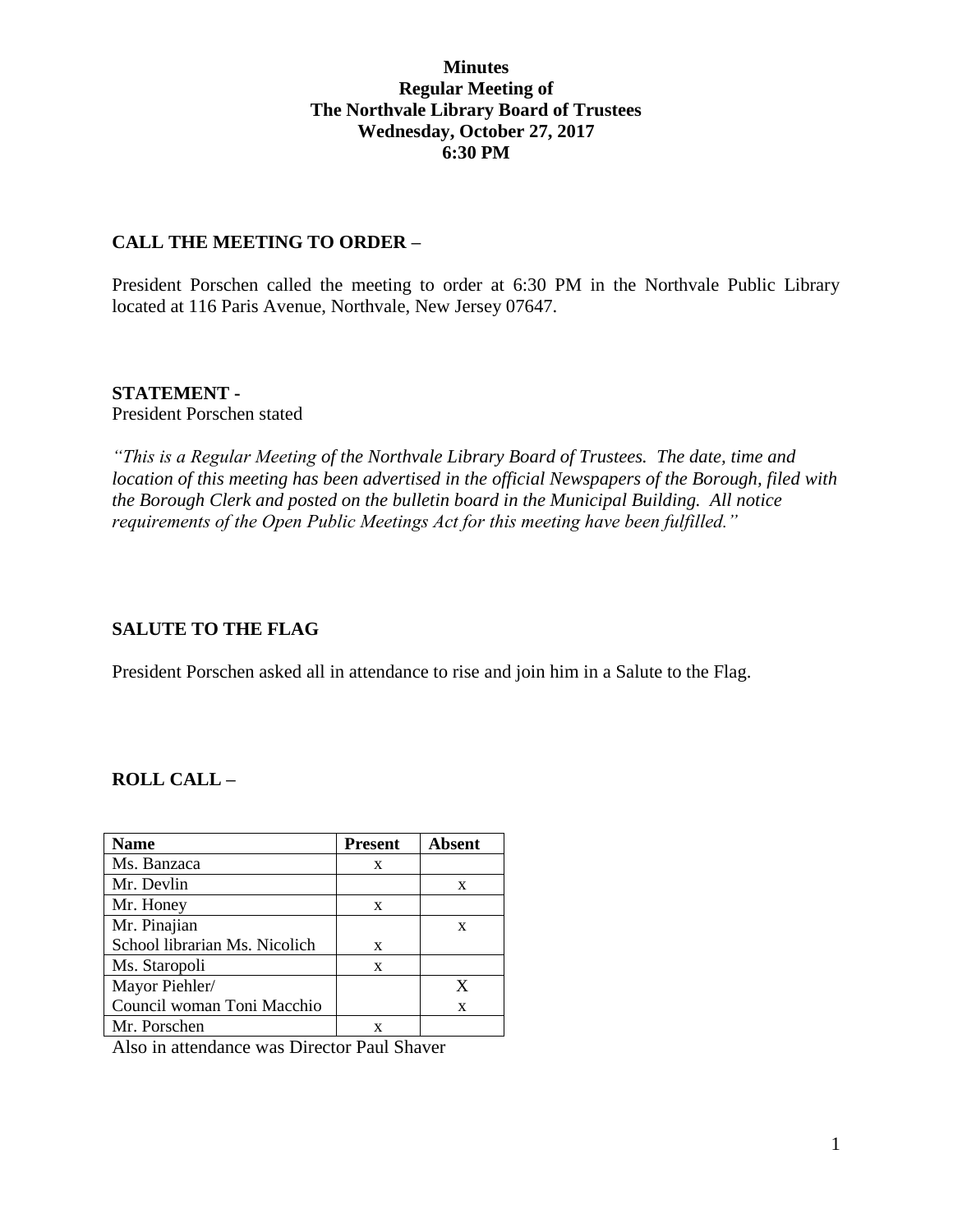## **APPROVAL OF MINUTES**

Resolved to approve the minutes from the September 27, 2017 regular board meeting

The minutes were adopted on a roll call vote as follows:

| <b>Name</b>   | <b>ACTION</b> | <b>YES</b> | NO | <b>ABSENT</b> | <b>ABSTAIN</b> |
|---------------|---------------|------------|----|---------------|----------------|
| Ms. Banzaca   | second        | X          |    |               |                |
| Mr. Devlin    |               |            |    | X             |                |
| Mr. Honey     |               | X          |    |               |                |
| Mr. Pinajian  |               |            |    | X             |                |
| Ms. Nicolich  |               | X          |    |               |                |
| Ms. Staropoli | motion        | X          |    |               |                |
| Mayor Piehler |               |            |    | X             |                |
| Ms. Macchio   |               |            |    | $\mathbf x$   |                |
| Mr. Porschen  |               | X          |    |               |                |

#### **GENERAL DISCUSSION –**

We still need a third quote for the boiler. President Porschen will follow up with the Borough.

## **Director's Report**

Personnel

 $\bullet$  Emily Pepe returned to work on October 16<sup>th</sup> on a partial schedule. She will begin working full-time again in November.

Programming: September

| <b>Program Attendance Summary</b> |               |          |              |               |          |  |
|-----------------------------------|---------------|----------|--------------|---------------|----------|--|
| Event/Program                     | Date or Month | Children | <b>Teens</b> | <b>Adults</b> | Total    |  |
| PJ Story Time                     | 9/7/2017      |          | $\theta$     | $\Omega$      |          |  |
| <b>STEM Robotics</b>              | 9/7/2017      | $\theta$ | 8            | $\Omega$      | 8        |  |
| Read to a Dog                     | 9/7/2017      | $\Omega$ | $\theta$     | $\Omega$      | $\Omega$ |  |
| <b>Story Time</b>                 | 9/11/2017     | 4        | $\Omega$     | 4             | 8        |  |
| Snap Circuits                     | 9/12/2017     | 9        | $\Omega$     | 2             | 11       |  |
| <b>ESL Conversation Class</b>     | 9/13/2017     | $\Omega$ | $\theta$     | 6             | 6        |  |
| <b>Artistically Abled</b>         | 9/14/2017     | 4        | 4            | 5             | 13       |  |
| <b>Canvas Painting</b>            | 9/14/2017     | $\theta$ | 1            | 9             | 10       |  |
| Read to a Dog                     | 9/14/2017     |          | $\Omega$     | $\Omega$      |          |  |
| <b>Gaming Tournament</b>          | 9/15/2017     | $\Omega$ | 5            | 3             | 8        |  |
| <b>Story Time</b>                 | 9/18/2017     |          | 0            |               |          |  |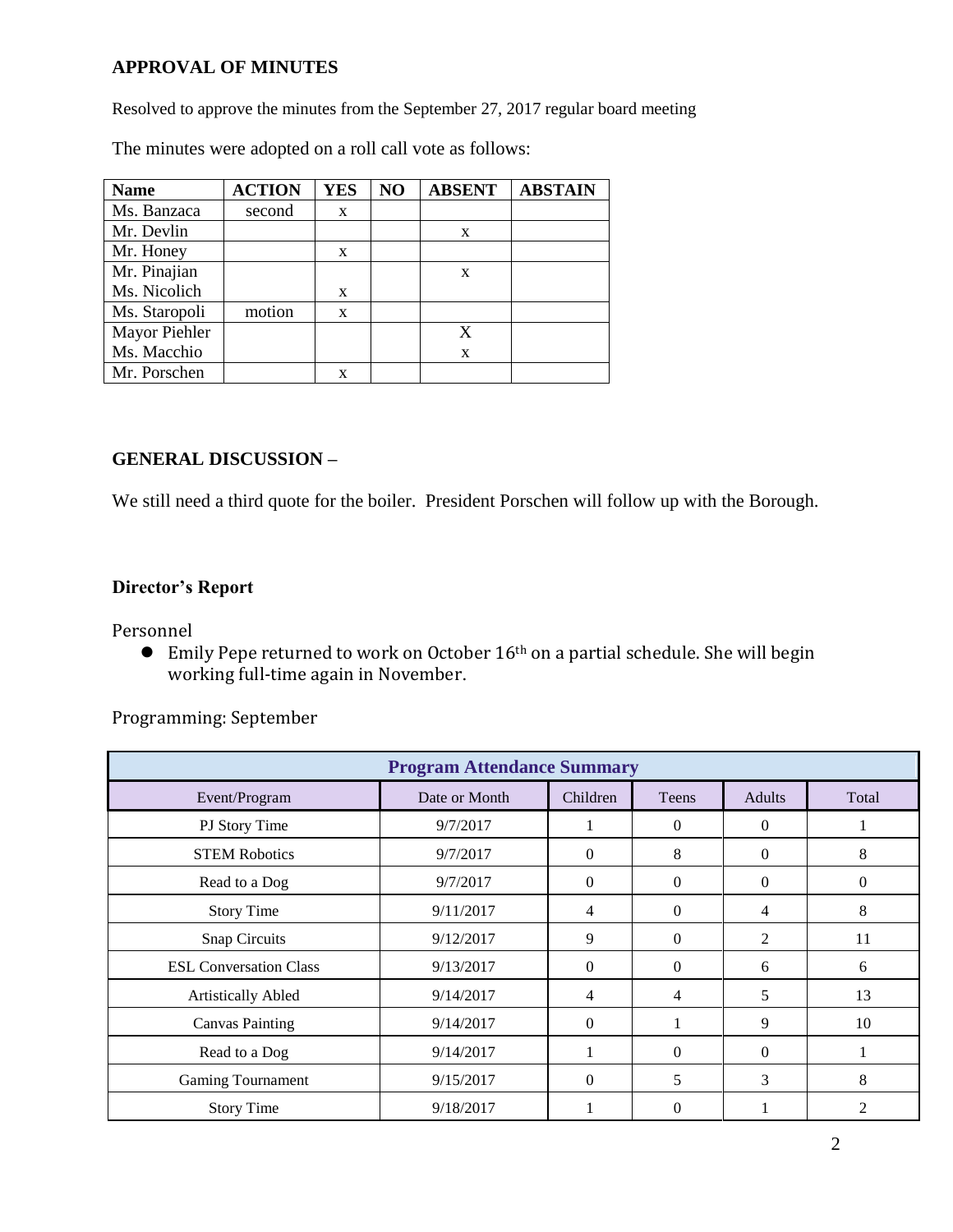| Canvas Bag Craft              | 9/19/2017 | $\overline{0}$ | 1                | 5              | 6                |
|-------------------------------|-----------|----------------|------------------|----------------|------------------|
| <b>ESL Conversation Class</b> | 9/20/2017 | $\mathbf{0}$   | $\boldsymbol{0}$ | $\overline{7}$ | 7                |
| Beginner's Korean             | 9/20/2017 | $\mathbf{0}$   | $\theta$         | 1              | 1                |
| Canvas Bag Craft              | 9/21/2017 | $\mathbf{0}$   | $\overline{c}$   | 6              | 8                |
| PJ Story Time                 | 9/21/2017 | 1              | $\boldsymbol{0}$ | $\mathbf{0}$   |                  |
| Read to a Dog                 | 9/21/2017 | 1              | $\boldsymbol{0}$ | $\overline{0}$ | 1                |
| <b>Story Time</b>             | 9/25/2017 | $\overline{0}$ | $\boldsymbol{0}$ | $\Omega$       | $\boldsymbol{0}$ |
| Northvale's Reading Book Club | 9/26/2017 | $\mathbf{0}$   | $\boldsymbol{0}$ | 1              |                  |
| <b>ESL Conversation Class</b> | 9/27/2017 | $\mathbf{0}$   | $\theta$         | $\overline{7}$ | 7                |
| <b>Healthy Snacks</b>         | 9/28/2017 | 1              | $\overline{c}$   | 2              | 5                |
| PJ Story Time                 | 9/28/2017 |                | $\Omega$         | $\Omega$       |                  |
| Raspberry Pi                  | 9/28/2017 | 5              | $\boldsymbol{0}$ | 3              | 8                |
| <b>Health Talk</b>            | 9/28/2017 | $\mathbf{0}$   | $\mathbf{0}$     | $\Omega$       | $\boldsymbol{0}$ |
| <b>Gaming Tournament</b>      | 9/29/2017 | $\overline{0}$ | 13               | 3              | 16               |
| Yoga                          | 9/30/2017 | $\overline{0}$ | $\overline{0}$   | $\overline{0}$ | $\mathbf{0}$     |
| Total                         |           | 29             | 36               | 65             | 130              |

- We now have a keyboard with raised Braille letters on it to allow visually impaired patrons to have better access.
- Computers in the non-fiction room now have headphones to further promote use by special populations and other patrons. We have also purchased earbuds in bulk.

Technology

- Kindles began circulating October 19<sup>th</sup> as part of our celebration for National Friends of Libraries Week. They are available for Northvale patrons only.
- We would like to purchase a multipage scanner. This would help staff and patrons looking to scan documents, IDs etc. en masse.
- We should also consider purchasing a new copier in the \$2,000-4,500 range. Our current copier does not support color copying and the feeder often damages originals.

Trustee Continuing Education

 Library Advocacy Services for Library Staffs and Boards of Trustees in Hasbrouck Heights November 16th, 7-9 pm. Tina, Melissa, and I will be attending. That will earn 4 credit hours for trustees.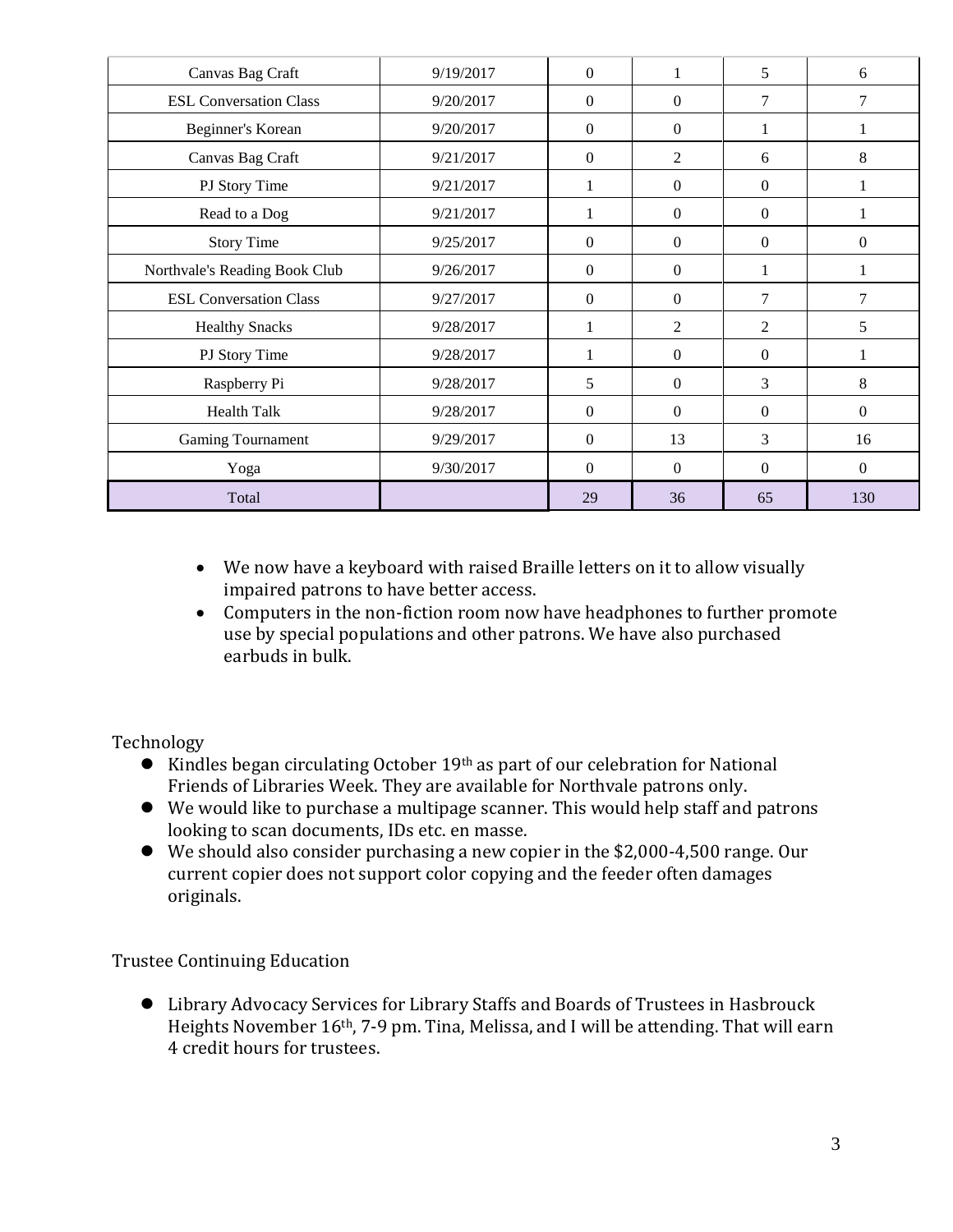#### **Friends of the Library Report**

**Ms. Kathy Brunet – 417 Crest Drive** gave her report from the Friends:

The Lord and Taylor fundraiser has begun and the Growler and Gill fundraiser is set up for Dec 3<sup>rd</sup>. They will be getting the information out about the new library bond act on the upcoming election ballot. The Library Construction Bond Act if passed will provide \$125 million in grant funds for needed repairs and updates to public library buildings.

# **ROLL CALL VOTES –**

Resolved to approve the claims list for the month of October in the amount of \$3581.50

The resolution was adopted on a roll call vote as follows:

| <b>Name</b>   | <b>ACTION</b> | <b>YES</b> | NO | <b>ABSENT</b> | <b>ABSTAIN</b> |
|---------------|---------------|------------|----|---------------|----------------|
| Ms. Banzaca   |               | X          |    |               |                |
| Mr. Devlin    |               |            |    | X             |                |
| Mr. Honey     |               | X          |    |               |                |
| Mr. Pinajian  |               |            |    | X             |                |
| Ms. Nicolich  |               | X          |    |               |                |
| Ms. Staropoli | motion        | X          |    |               |                |
| Mayor Piehler |               |            |    | X             |                |
| Ms. Macchio   |               |            |    | X             |                |
| Mr. Porschen  | second        | X          |    |               |                |

Resolved to approve the replenishment of the petty cash for \$75

The resolution was adopted on a roll call vote as follows:

| <b>Name</b>   | <b>ACTION</b> | <b>YES</b> | N <sub>O</sub> | <b>ABSENT</b> | <b>ABSTAIN</b> |
|---------------|---------------|------------|----------------|---------------|----------------|
| Ms. Banzaca   | second        | X          |                |               |                |
| Mr. Devlin    |               |            |                | X             |                |
| Mr. Honey     |               | X          |                |               |                |
| Mr. Pinajian  |               |            |                | X             |                |
| Ms. Nicolich  |               | X          |                |               |                |
| Ms. Staropoli | motion        | X          |                |               |                |
| Mayor Piehler |               |            |                | X             |                |
| Ms. Macchio   |               |            |                | X             |                |
| Mr. Porschen  |               |            |                |               |                |